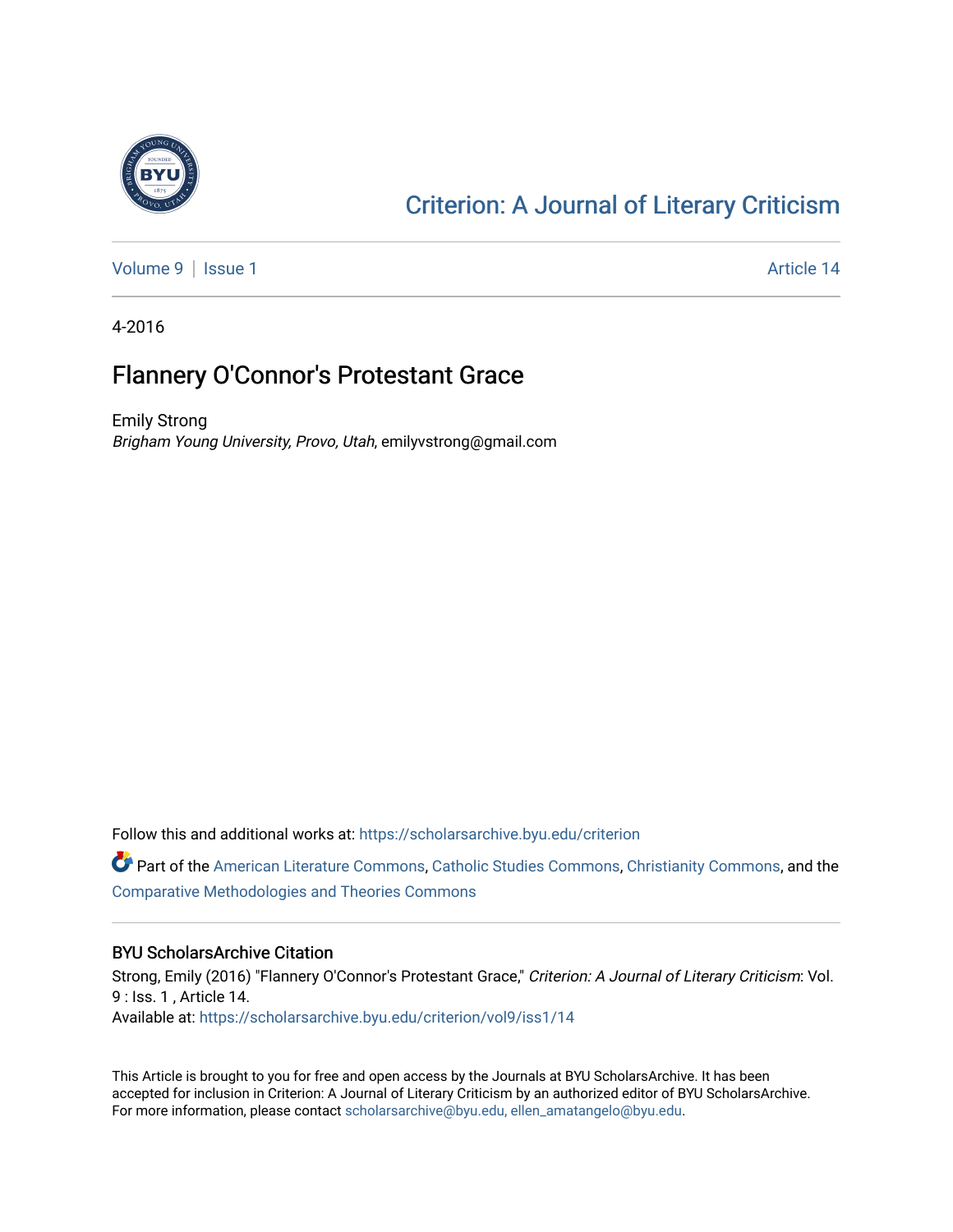# *Flannery O'Connor's Protestant Grace*

*Emily Strong*

The fact that Flannery O'Connor was a Catholic is obvious. Although she lived in a predominately Protestant society, she made her faith and intentions clear, and very few scholars have dared to question it. "Flannery O'Connor was something of an anomaly," writes critic Jessica Riedmueller from *The Philological Review,* explaining O'Connor's unique religious situation, "a Catholic, living in Georgia and writing about her Fundamentalist Protestant neighbors. Writing mostly during the 1950s, when Catholicism struggled to survive among the Southern Protestant denominations, O'Connor formed her fiction and her characters according to the teachings and dogmas of the Church" (23). However, the topic of debate that has been tossed around by many scholars is her concept of grace. Even outside of the context of O'Connor's fiction, there exist numerous debates on how to define it, how it works, and how it affects one's personal life. While O'Connor professes to be a stalwart Roman Catholic, some elements of the Protestant view of grace seem to have seeped, perhaps intentionally, into her fiction, implying that she may actually be less concerned with the exact doctrine than the general concept of conversion itself.

In order to fully analyze O'Connor's works from these perspectives, it is necessary to understand the theology behind how Catholics and Protestants understand grace, beginning with the Catholic's individualistic version. Grace is defined by the *Catechisms of the Catholic Church* as "the free and undeserved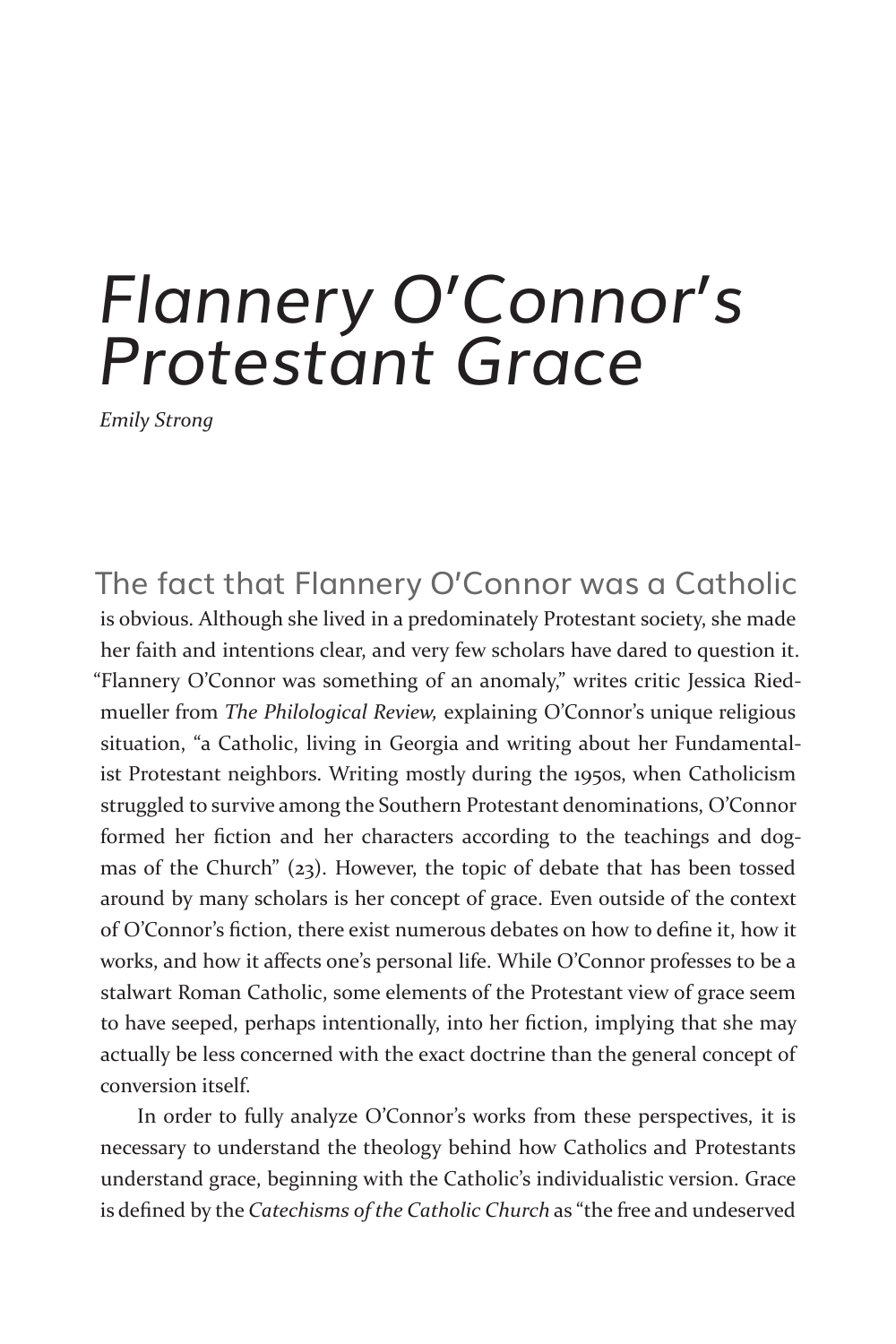### Criterion

help that God gives us to respond to his call to become children of God, adoptive sons, partakers of the divine nature and of eternal life." Catholics view grace as a favor from God offered freely to all men to save them from their fallen state of sinful human nature. The *Catechisms* go on to say:

The fatherly action of God is first on his own initiative, and then follows man's free acting through his collaboration, so that the merit of good works is to be attributed in the first place to the grace of God, then to the faithful. . . . Moved by the Holy Spirit and by charity, we can then merit for ourselves and for others the graces needed for our sanctification, for the increase of grace and charity, and for the attainment of eternal life.

This states that, although any merit that man has is given from and attributed to God, one still must act in "collaboration" with him to become one of the "faithful" and to attain salvation. While the ability for anyone to attain grace is a gift from God, effort to be righteous in this life—including ordinances such as the sacraments—is required in order to receive grace's full power. Both Protestants and Catholics believe that grace was made possible through the Atonement of Jesus Christ. However, they differ in their ideas of how or if we gain spiritual merit to obtain grace and become saved.

According to Protestantism, the relationship between grace and man's merits on earth works more subjectively. While there are varying denominations within Protestantism itself—including Lutheran, Calvinist, and Arminian interpretations—their core teachings insist that grace is a gift given from God to those he sees fit to bestow it upon. Whether it be the predetermined "elect" or all mankind, depending on which theological perspective one holds, man's mortal merits are inconsequential and even unnecessary when held in contrast to the grace provided by Christ's Atonement. Because people are unworthy creatures compared to the divinity of God, nothing they do can truly earn them a spot in Heaven; they can only attain eternal life through God's will and mercy. All one must do is have faith, believe in him, and hope that he is merciful (Robinson). A simple explanation of this concept is provided by Dewey Wallace Jr. in his essay on the history of predestination in Protestantism: "Redemption is entirely a gift of God quite apart from human merit. . . . [T]he elect were chosen before they did good works in order that they might do them" (203-204). In short, "the elect" according to the Calvinist terminology—in modern Protestantism this more often applies to all mankind—are already saved because of grace; mortals only do good works as a form of gratitude for this salvation, not because those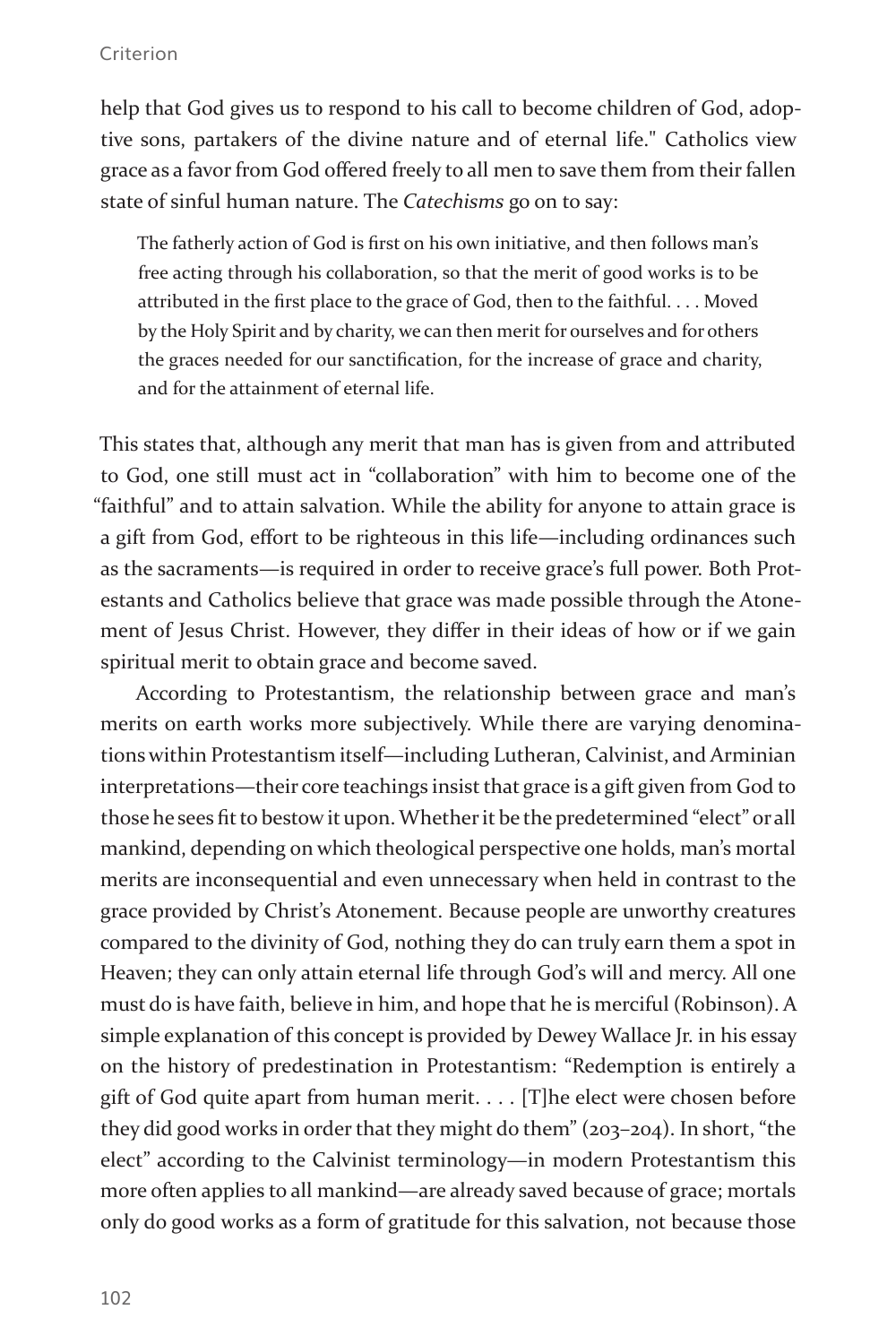works would help them earn it. Interpretations from the Arminian denomination suggest that one can fall from grace if horrendous sins are committed, but it is God alone who can save them, not their works here on earth. This concept of grace being given and not earned is a foundational principle of all Protestant denominations.

After considering these varying perspectives, one must ask: Where does Flannery O'Connor's concept of grace fit into all of this? Of course, generally our first thoughts turn to the most common answer: Catholic—and this is not an erroneous response. In fact, she would more than likely agree wholeheartedly. We see this spelled out by many O'Connor scholars, including Thelma Shinn, who writes, "Man needs to be 'struck' by mercy; God must overpower him. And man must reach God through an equal violence: 'In a corrupt world,' Miss O'Connor is saying, 'redemption is possible only through an extreme act, an act of absolute, irrevocable sacrifice'" (58). While she toys with the concept of grace through violence—an element of O'Connor's fiction that is often examined in academia—Shinn also illustrates O'Connor's belief that man must "sacrifice" (a form of worldly merit) in order to fully receive God's grace. This implies that the Lord requires effort on man's part in order to be redeemed. A violent act of God may first elicit this response, but it is up to the individual person to respond to that act with their own righteous sacrifice.

This explanation of sudden conversion, however, becomes complicated upon further doctrinal study. The very idea of being "struck" by grace can be interpreted as distinctly Protestant. Grace through the lens of Protestantism is seen as more of a one-time event. You either are saved or you are damned, there is no gray area between the two. Catholicism, on the other hand, often views grace as more of an ongoing process of conversion. In a critical article published in the *Flannery O'Connor Review,* Critic Lorna Wiedmann points out this discrepancy, explaining, "Such features as . . . the suddenness of conversion are operative Protestant, rather than Catholic, norms, for the Catholic stance features successive gradualism, rationalism, and cooperation in grace." To be "struck" by God's mercy is almost like forcing that grace upon an individual who has shown no signs of cooperation until that point. Granted, O'Connor adds that "man must reach God through an equal violence," implying that the person must make a grand sacrifice in return in order for the working of grace toward redemption to be complete. This, however, is cancelled out by the fact that the very act of being struck by grace already takes away their agency to make that necessary sacrifice; the sacrifice is already made for them, whether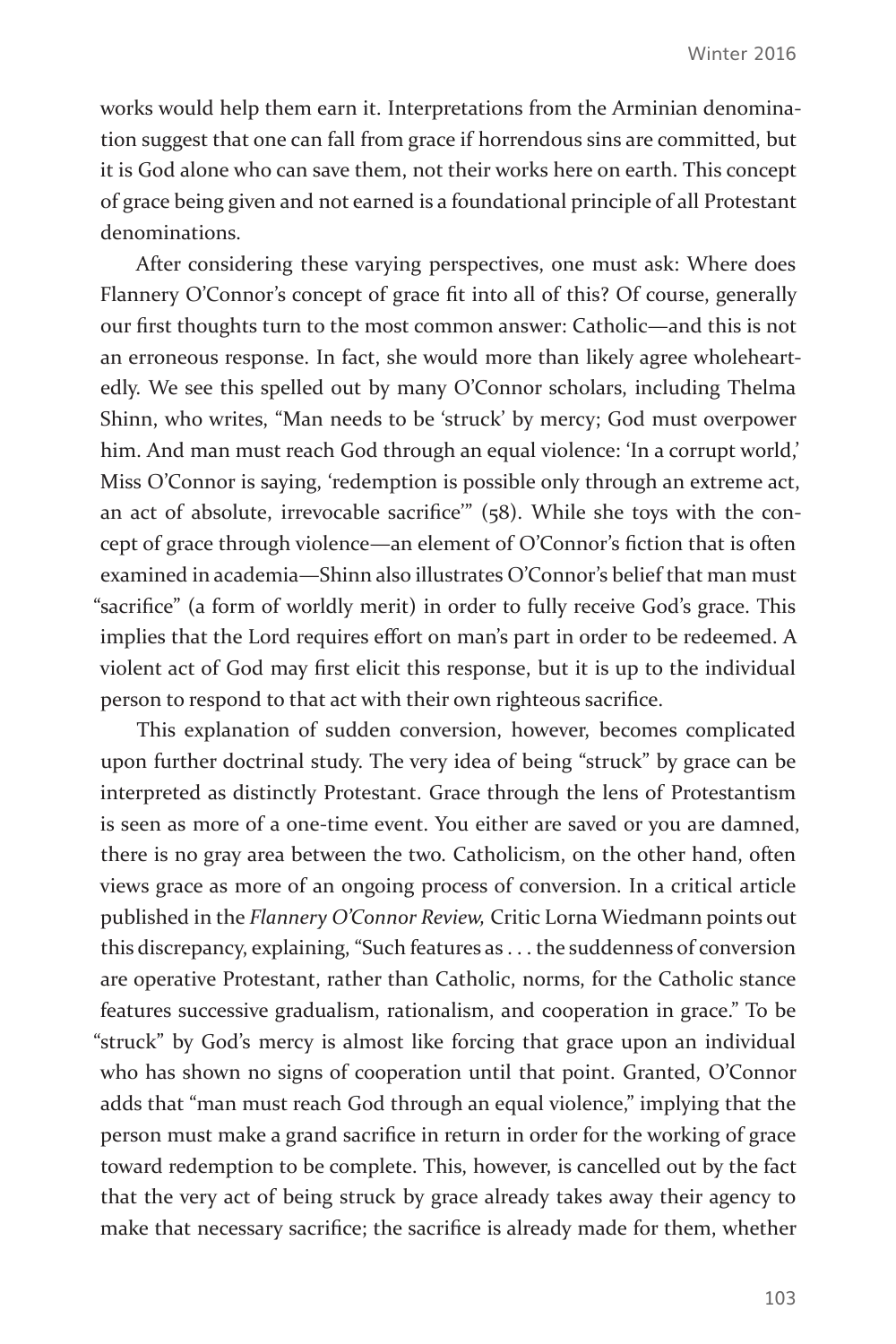they like it or not. Is it truly a sacrifice worthy of salvation then? Or is it God selectively choosing them to be saved by His own will, regardless of what they have done to deserve it?

In O'Connor's story "Greenleaf" we see this point illustrated through the goring of Mrs. May by the bull, which symbolizes Christ seeking her out in order to bring her to true conversion, according to most O'Connor scholars. The bull continually shows up in her life, trespassing on her property, no matter how hard she tries to avoid it. Eventually the bull kills her, which O'Connor uses as a symbol of Christ giving her a rude awakening to the wrongness of her pretended worship. Her very life was sacrificed for the sake of being saved by grace, and although there is debate as to whether or not she realized her mistakes and accepted that gift, one would venture to wonder if her choice even mattered at that point. After all, she did not choose to die and willingly come to Christ. From the Catholic viewpoint, she would have needed to perform an act of true conversion in return before her time had come. If she actually was saved it would have been simply because of her newfound moment of truth, demonstrating the Protestant "suddenness of conversion," as Wiedmann puts it. The fact that Christ had to come after her and strike her like a bull in order for grace to save her suggests that all of her former good works she had previously performed, however superficial, would have meant nothing. In essence, that would mean that God simply chose her to be saved regardless of her previous actions, echoing the Protestant understanding of grace.

O'Connor's "Revelation" also presents some notable Protestant themes through Mrs. Turpin's vision, which seemingly contradict the traditional Catholic view. When she sees the vision of "a vast horde of souls [that] were rumbling toward heaven," she sees people from every class and type, including "battalions of freaks and lunatics" (508). This image gives us the idea that *all*  who are believers will be saved, not just those who live in a certain way or do certain things. In fact, those who Mrs. Turpin describes as having "always had a little of everything and the God-given wit to use it right" (508), or in other words those who had dedicated their lives and resources to attaining earthly merit, bring up the rear in the procession toward heaven. In a Catholic view, those people should have been leading the march. But this is not the case in "Revelation": all those who have faith in Christ no matter who they are or what they did have been saved by grace.

Many of O'Connor's works present this issue of how grace and merit correlate, shown through her archetypal "grotesque" characters (Drake). "The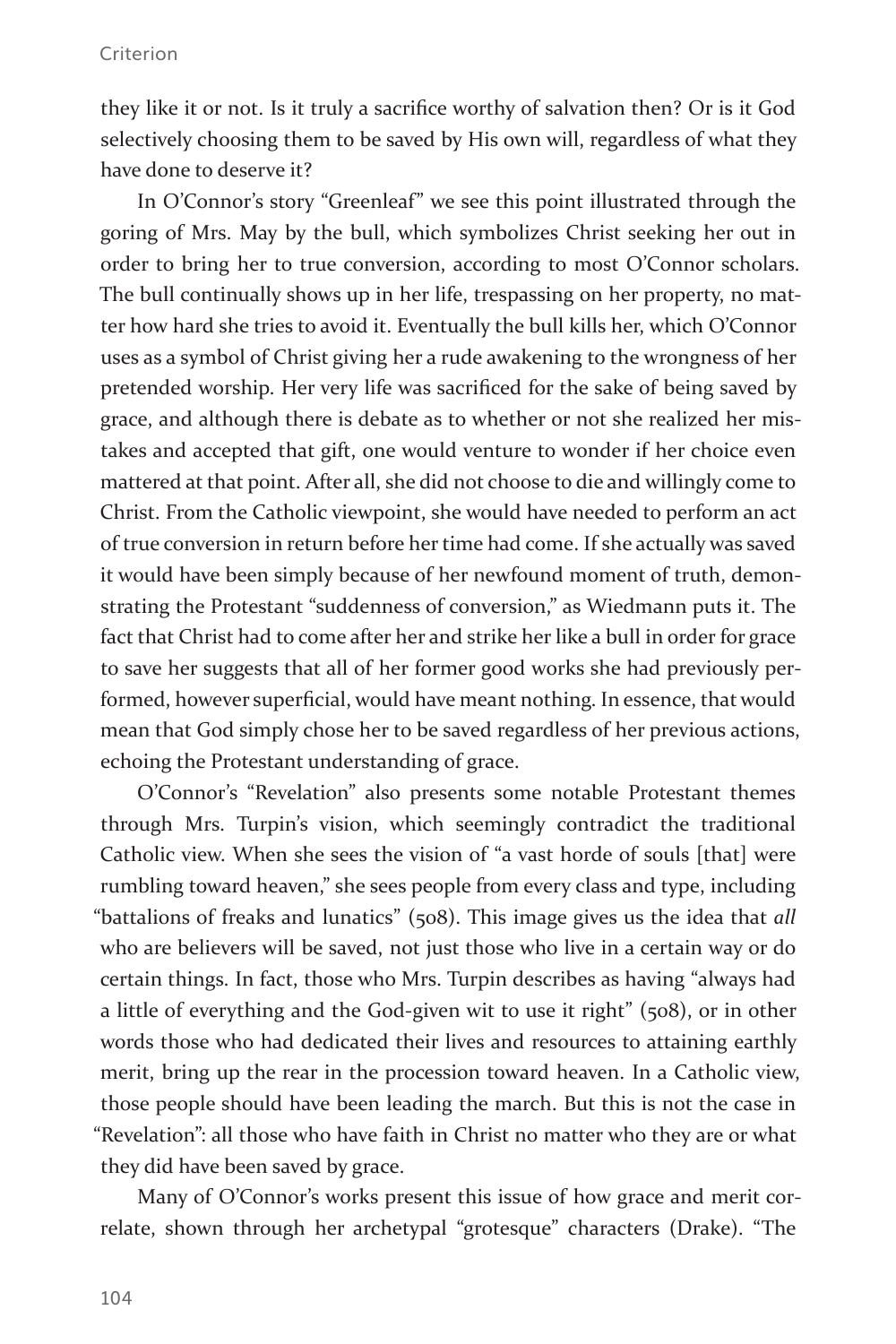Lame Shall Enter First" is a great example of this. Sheppard dedicates his whole life to being a good person and serving others, and Johnson is a selfish and manipulative child who trashes people's homes and wreaks havoc wherever he goes. Ironically, the story ends with Johnson calling Sheppard a "big tin Jesus," claiming that "[t]he Devil has him in his power" (480), effectively leading to Sheppard's moment of striking truth and conversion. O'Connor often uses unlikely characters such as Johnson, the Greenleafs, Mary Grace, etc., to bring the main character to this point of spiritual realization. Flannery O'Connor critic Robert Drake noticed this as well, stating, "Yet it is often those whom the 'upright' and 'wholesome' regard as grotesque become chosen vessels indeed. . . . The *real* grotesques are the self-justified, the *apparent* grotesques may be the blessed." Although Sheppard seemed to have been the better man initially, it is soon apparent that he is intended to be the "*real* grotesque." He attempts to justify himself, like Drake suggests, by telling himself, "I have nothing to reproach myself with" (481) repeatedly after Johnson's accusations. Johnson plays the part of the blessed "*apparent* grotesque," which character-type Drake goes on to describe as "a whole lot nearer the truth than the more 'enlightened' but godless intellectuals" (Drake) such a Sheppard.

Interestingly enough, while Johnson is supposed to be the character "nearer to the truth," his form of worship is far more comparable to the Protestant faith than the Catholic faith that O'Connor supposedly intended Sheppard to convert to. Wiedmann highlights this problem by pointing out that "when Norton insists that his (Norton's) father is 'good' because he helps people, Johnson retorts, 'Good! . . . I don't care if he's good or not. He ain't right!' This is a Protestant, not a Catholic, pronouncement: Luther, for example, had insisted that '. . . asses would make it to heaven if good works were the key' to salvation" (Wiedmann). Clearly Johnson is more concerned with Sheppard's faith than with his works. Sheppard himself comes to the realization that "he had stuffed his own emptiness with good works like a glutton" (O'Connor 461), implying that all of his good works had profited him nothing because he didn't have faith in Christ. None of his earthly merits could save him. In another instance, when Norton asks if his mother is in hell, Johnson promptly asks, "Did she believe in Jesus?," to which Norton responds that she did, and from this information Johnson concludes that "She's saved" (462). He didn't ask what Norton's mother had accomplished to deserve salvation. According to both Johnson and the Protestant faith, all his mother needed to do was believe and she would be saved. While it is doubtful that Johnson was intended to be a role model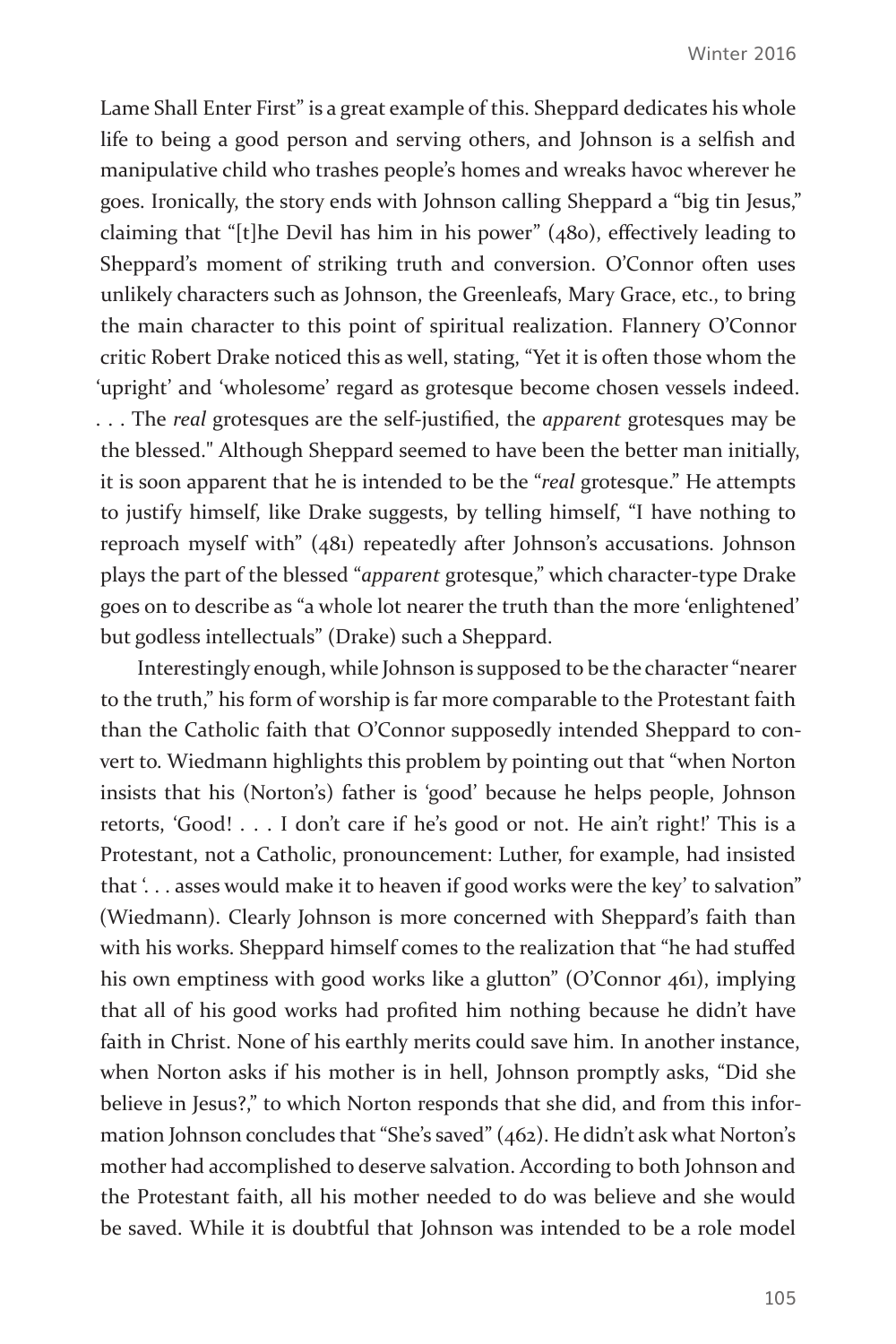#### Criterion

for Christians to take notes on, his character is used to bring Sheppard to the Christian faith—but through Protestant principles, not Catholic.

If all of this evidence is there, then one must wonder: Why did O'Connor allow Protestant themes to infiltrate her Catholic writing? Was it intentional or accidental? O'Connor herself admits, "I won't ever be able entirely to understand my own work or even my own motivations" (qtd. by Popova). However, for someone who evidently is very knowledgeable about both Catholic and Protestant doctrine, it seems improbable that she would have overlooked these overlapping elements in her writing. Perhaps she wanted to appeal to diverse audiences, highlight the discrepancies she sees in Protestantism, or even go beyond the particularities of doctrine to address the deeper issue of false conversion.

It is possible that she chose to use Protestant characters and teachings to break past a barrier between her and her intended audience—namely Southern Protestants. Because her message is supposed to be stalwartly Catholic, which she was very outspoken about, many Protestant readers could potentially resist her message. However, if she were to make subtle compromises in her theology, she might be more successful in capturing their attention and helping them relate to her writing. O'Connor is, in essence,

blending Southern Protestant culture with her Catholic faith. In the South, 'A Catholic can't write about a Catholic world because none exists so he has to write about a Protestant one' (qtd. in CW, "Letters 1954," 921). O'Connor shapes her fiction according to Catholic principles, but she populates it with Protestant characters—a mixture that can be rather confusing to a reader unfamiliar with either Southern culture or Catholic theology. (Riedmueller 22)

Perhaps she blurred the lines between the Southern Protestant culture and her Catholic theology, creating Protestant characters like Johnson, in order to bring her fellow Southerners one step closer to her idea of true conversion.

Additionally, while it may seem apparent that O'Connor disapproved of her Protestant neighbors' religion, she could have been using foundational Protestant themes to point out the wrongness and superficiality of their present-day worship. In a letter to Dr. T. R. Spivey, O'Connor writes, "The Catholic finds it easier to understand the atheist than the Protestant, but easier to love the Protestant than the atheist. The fact is though that the fundamental Protestants, as far as doctrine goes, are closer to their traditional enemy, the Church of Rome, than they are to the advanced elements of Protestantism"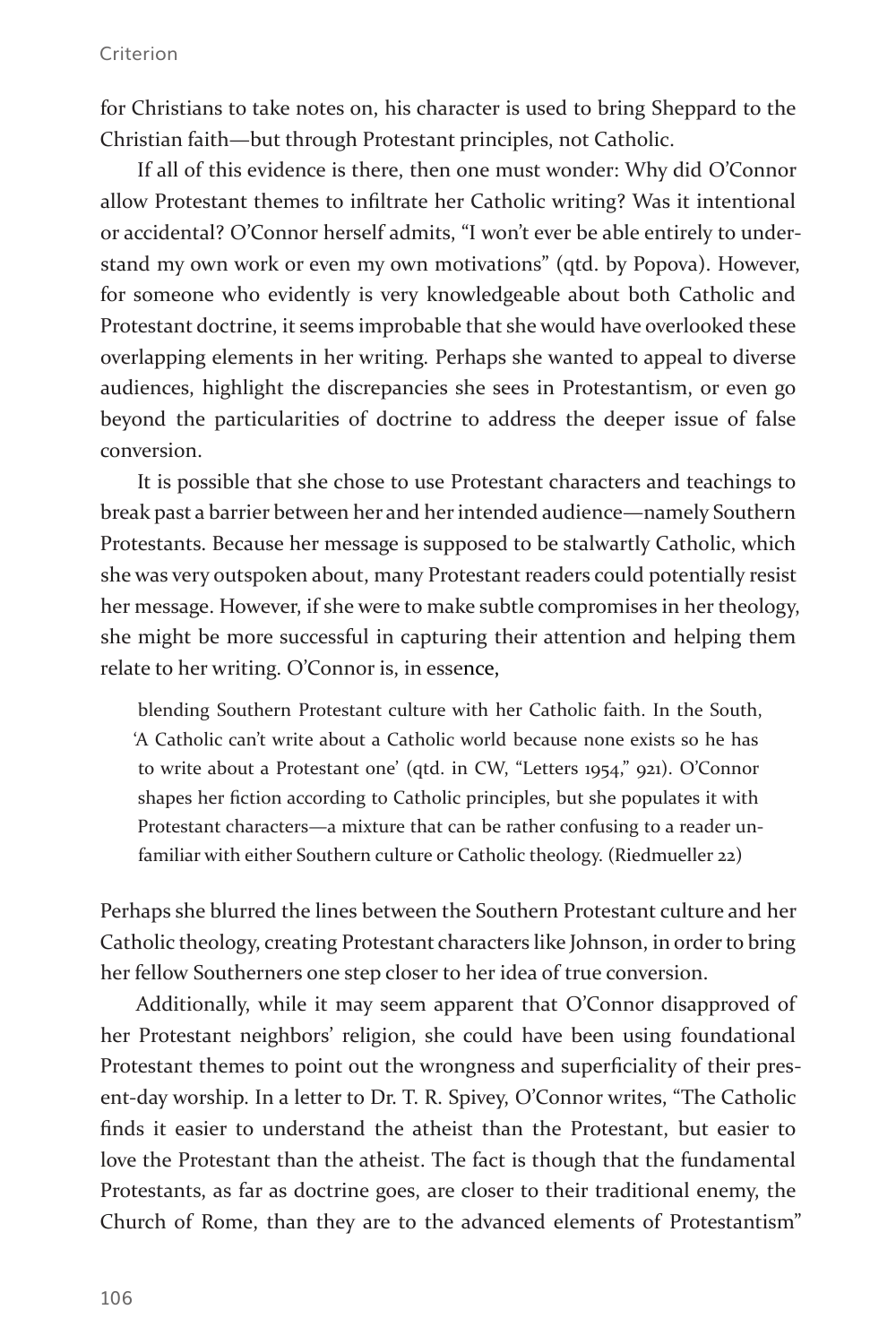(qtd. in Heschman). She clearly is sympathetic toward the *founding* principles of Protestantism. It is the *modern* form of Protestant worship that she detests, which she expresses in another letter:

One of the effects of modern liberal Protestantism has been gradually to turn religion into poetry and therapy, to make truth vaguer and vaguer and more and more relative, to banish intellectual distinctions, to depend on feeling instead of thought, and gradually to come to believe that God has no power, that he cannot communicate with us, cannot reveal himself to us, indeed has not done so, and that religion is our own sweet invention. (qtd. in Niederauer)

The worshippers she truly condemns are those who are lukewarm in any religion, not just Protestants. While she may not have agreed with their doctrines, most early Protestants were at least strong and active in their faith. The problem, according to O'Connor, is that many modern-day Protestants have abandoned their belief and made religion into "our own sweet invention."

This idea of false or lukewarm conversion is presented in her literature through her characters Mrs. May, Mrs. Turpin, and Sheppard. Mrs. May looks down on Mrs. Greenleaf for rolling around in the dirt yelling Jesus's name, but in the end it is Mrs. May who needs grace because her faith was nonexistent. She even describes herself as "a good Christian woman with a large respect for religion, though she did not, of course, believe any of it was true" (O'Connor 316). Mrs. Turpin, although allegedly a pious Catholic woman, is in actuality a hypocrite who cares more about worldly possessions than following Christ's example of love and compassion. Her judging attitude is distinctly anti-Christian, when one looks at it from the Bible's description of a true, charitable disciple's perspective. Sheppard blatantly refuses to believe in religion altogether, even going as far as heatedly commanding Johnson to stop teaching Norton about it at the dinner table. Johnson may not have been a devout Catholic, but he was at least devout in his own belief in God, and that fact alone made him superior to Sheppard, who didn't believe at all. All three of these characters fit the mold of those described in O'Connor's letters who are lax in their faith, and whom she expressly disapproved of.

As we see from these characters, the themes in O'Connor's works are not simply Protestant versus Catholic; the religious tension exists more accurately between the converted and the faithless, no matter what faith that may be. In *Critical Essays on Flannery O'Connor,* critic Marvin Friedman writes concerning O'Connor's literature: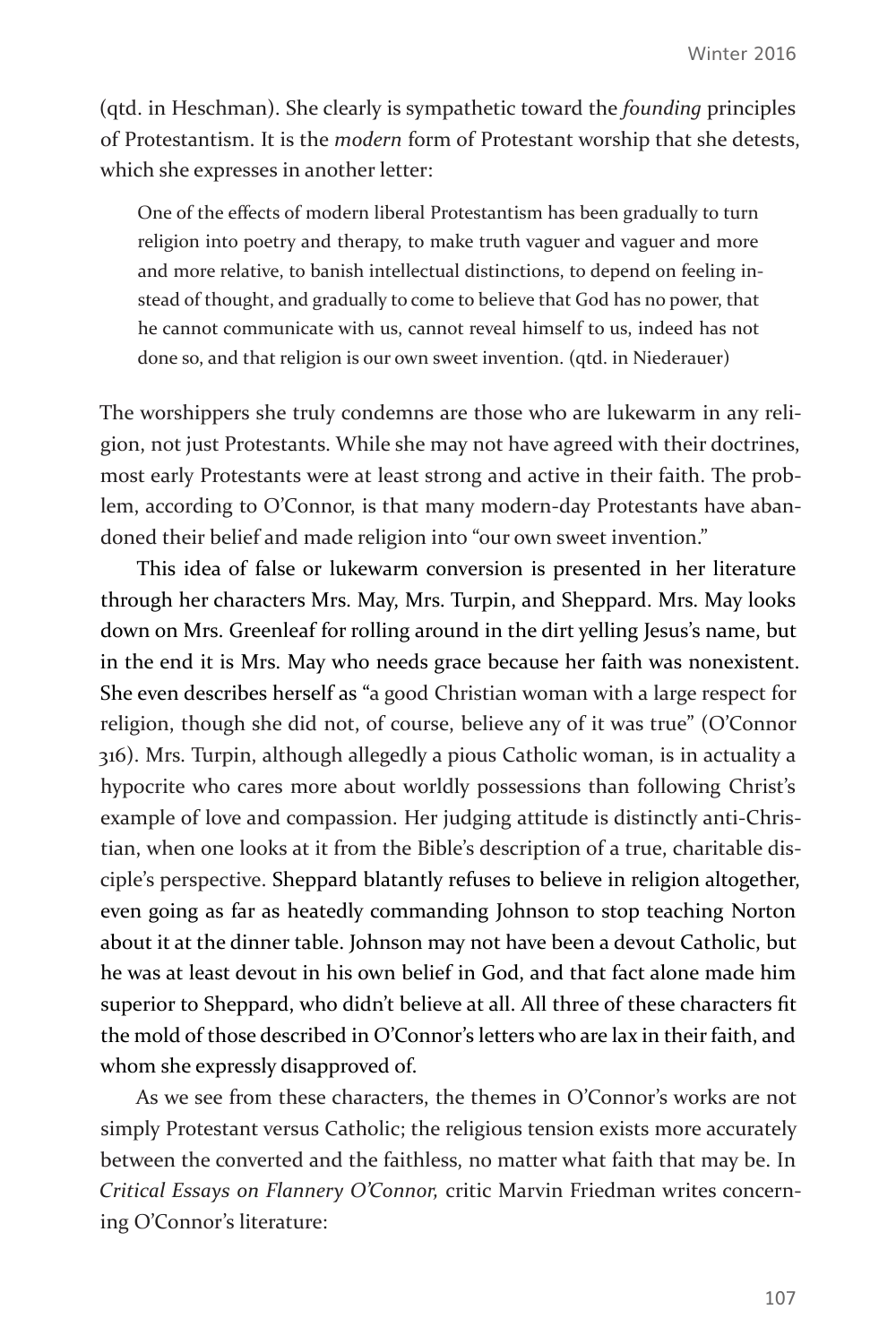For in each work, it is the impulse toward secular autonomy, the smug confidence that human nature is perfectible by its own efforts, that she sets out to destroy . . . Again and again she creates a fiction in which a character attempts to live autonomously, to define himself and his values, only to be jarred back to what she calls "reality"—the recognition of helplessness in the face of contingency, and the need for absolute submission to the power of Christ. (120)

Friedman points out that O'Connor doesn't limit her religious criticism to Protestants alone, she writes about all those who value secularism over God. Perhaps O'Connor included Protestant perspectives of grace because she was less concerned with the exact doctrine as she was with the conversion itself. It may not have mattered to her what idea of grace was used, as long as it brought the unbeliever to the realization of their mistakes so they could accept Christ as their Savior and live accordingly.

Flannery O'Connor may have been an outspoken and devout Roman Catholic, which is undoubtedly true, but her writing is not completely onesided in its religious teachings. As we see from texts such as "Greenleaf," "Revelation," and "The Lame Shall Enter First," Protestant beliefs have crept into her Catholic message, thus complicating the rigidly didactic purposes of her literature. However, we must consider the idea that these inconsistencies in doctrine were not accidental. Perhaps she wrote these texts to appeal to her Protestant readers, recognizing that they would be more prone to persuasion toward Catholicism if she made some subtle compromises between faiths in her writing. It is also possible that O'Connor wasn't quite as concerned with the Catholic version of grace as she was with conversion through any means. We cannot know for sure, but these questions must be considered when we talk of her unique portrayal of grace. If we only interpret O'Connor through a strictly Catholic lens, we may be limiting ourselves from seeing the bigger and more complete picture of her grace.